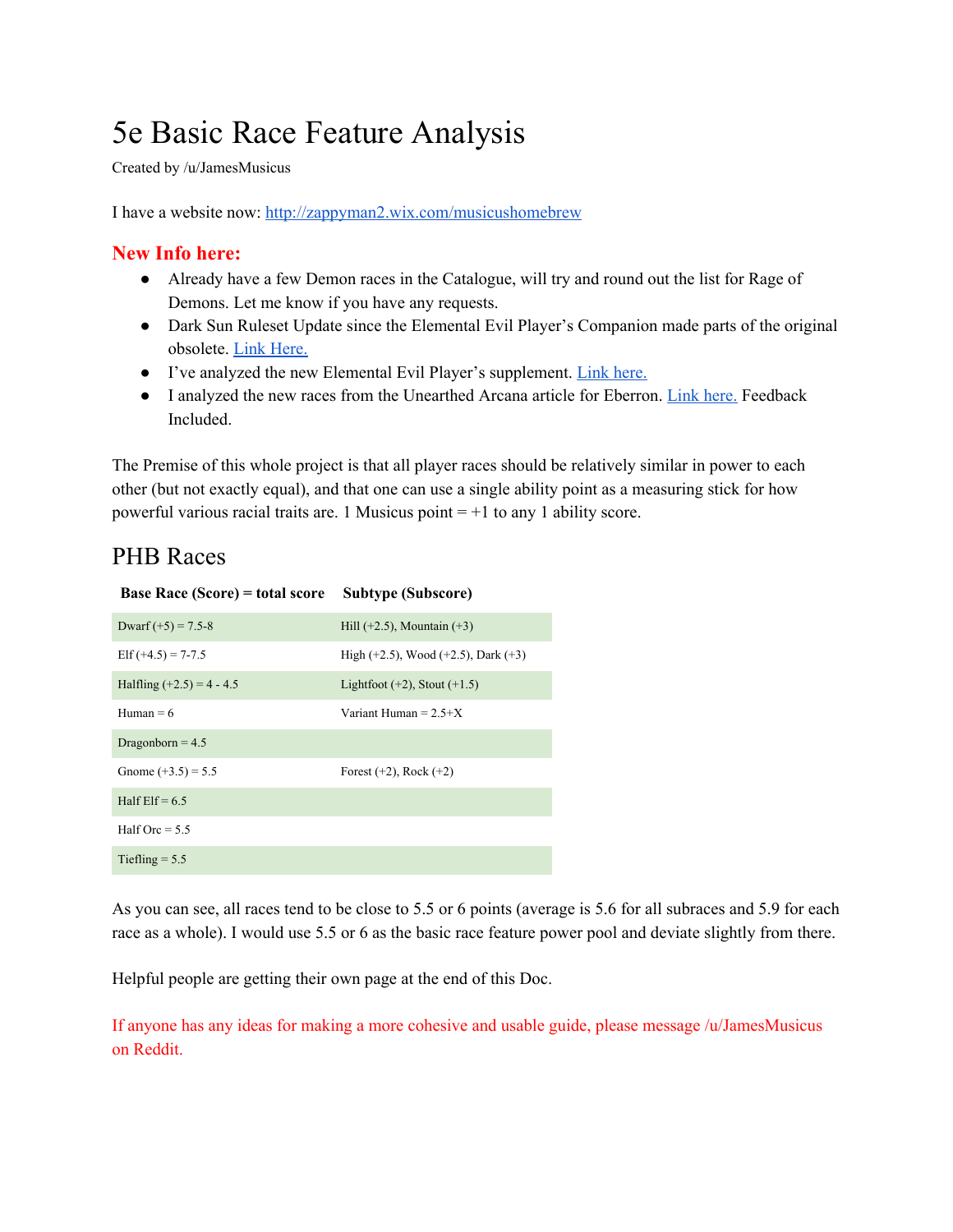# Example Races: [Race Catalogue](https://docs.google.com/document/d/1eiNfWAq14MKhXgLEsxnYYQjdX2Ku4cib1tP4UHis1J0/edit?usp=sharing)

## Step-by-Step Race Creation:

- 1. Consult the DMG pages 285-287 on Creating a Race
- 2. Decide on a target Score
	- a. Ranging from 4 (Kobolds) to 8 (Dwarves). 5-6 is recommended.
- 3. Assign a Primary Ability Score
	- a. This score gets  $+2$
- 4. Decide on Secondary Ability Scores for Subraces
	- a. These scores get +1
	- b. If a race has no subraces, simply assign  $a + 1$  to their Secondary Score
- 5. Decide on features
	- a. Select features from the Table or list below or write your own and assign values to them. This process should work like a point-buy system using the costs listed. All costs are weighed against ability score improvements.
	- b. Races get 2 languages for free: Common, and one other that is race-specific.
	- c. If the total score (Traits + Ability Scores) is near your target, you've done everything right!
- 6. Using the Race [Template,](https://docs.google.com/document/d/19eiRztDemoVwtGMApS-_sa6LgWlaoKisSwLxBY3n8K8/edit?usp=sharing) write a full race document
- 7. Enjoy the Game!

**\*Reminder:** This document does not *perfectly* balance everything, as close as I tried to make it. Tweak things as needed or to suit your group or campaign.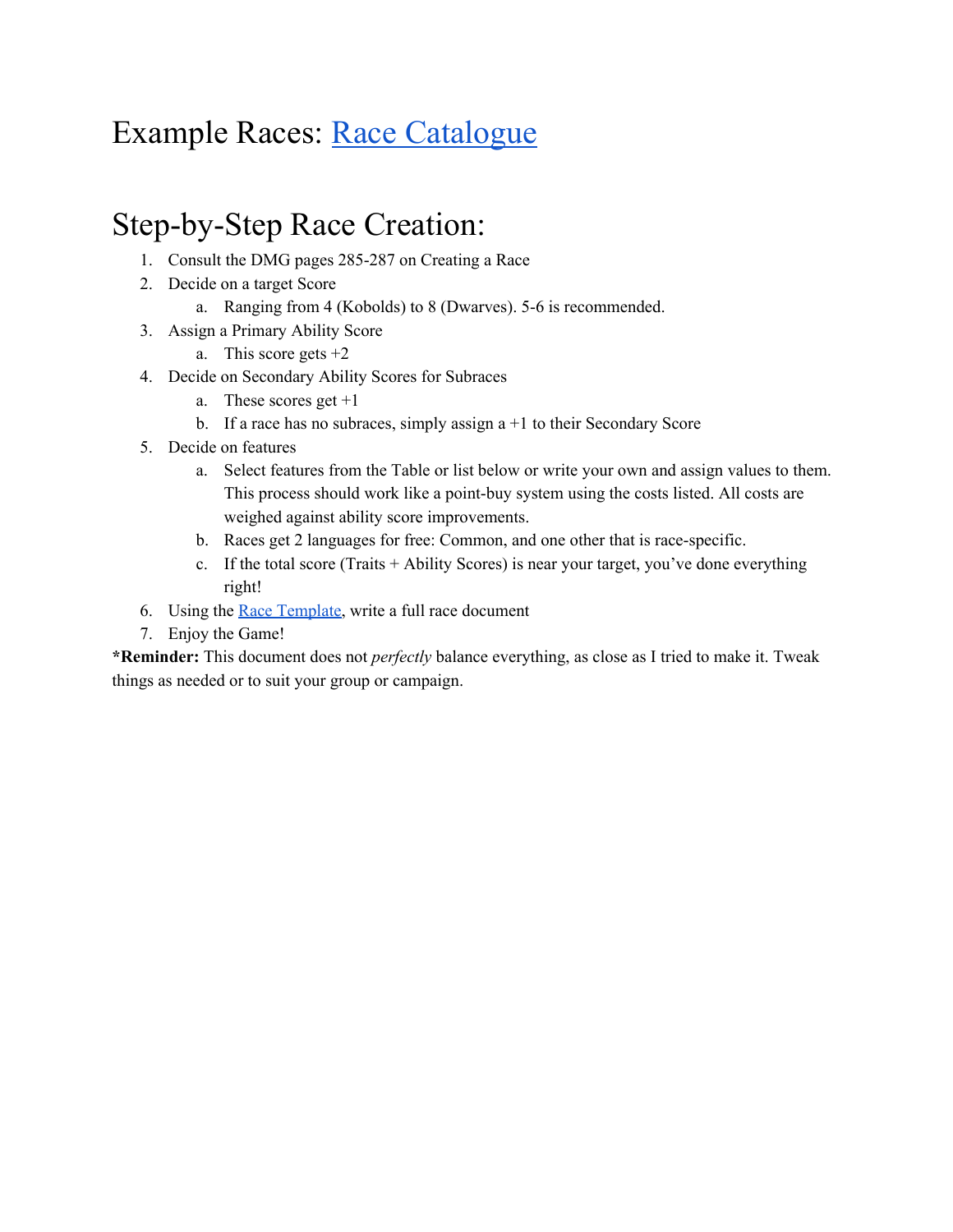## Racial Trait List

*This list of traits covers how I would score the included traits. It is very possible you* don't agree with me, so I encourage you to ignore the listed values if you feel the need to.

**[1 - 2] Ability Score Increase.** Your \_\_\_\_\_\_\_ score increases by [1 or 2].

**[.5 - 2] Armor Training.** You have proficiency with \_\_\_ armor.

**[.5] Brave.** You have advantage on saving throws against being frightened.

**[1] Breath Weapon.** You can use your action to exhale destructive energy. This produces a \_\_foot [cone or line] dealing damage.

When you use your breath weapon, each creature in the area of the exhalation must make a saving throw. The DC for this saving throw equals  $8 +$  your Constitution modifier  $+$  your proficiency bonus. A creature takes 2d6 damage on a failed save, and half as much damage on a successful one. The damage increases to 3d6 at 6th level, 4d6 at 11th level, and 5d6 at 16th level.

After you use your breath weapon, you can't use it again until you complete a short or long rest.

**[.5] Cantrip.** You know [one cantrip of your choice from the spell list]/[the cantrip]. is your spellcasting ability for it.

**[2] Cunning.** You have advantage on all Intelligence, Wisdom, and Charisma saving throws against magic.

**[.5] Darkvision.** You have superior vision in dark and dim conditions. You can see in dim light within 60 feet of you as if it were bright light, and in darkness as if it were dim light. You can't discern color in darkness, only shades of gray.

**[-1 - +1] Damage [Immunity/Resistance/Vulnerability].** You have \_\_\_\_\_\_\_\_\_\_ to \_\_\_\_\_\_ damage.

**[.5] Extra Language.** You can speak, read, and write  $\qquad$  [one extra language of your choice].

**[.5/5ft.] Extra Movement**. Your base walking speed increases to feet.

**[?] Feat.** You gain one feat of your choice.

**[.5] Fey Ancestry.** You have advantage on saving throws against being charmed and magic can't put you to sleep.

**[1 - 1.5] Innate Magic.** You know the \_\_\_\_\_ cantrip. When you reach 3rd level, you can cast the \_\_\_\_\_ spell once per day. When you reach 5th level, you can also cast the spell once per day.  $\frac{1}{1}$  is your spellcasting ability for these spells.

**[0] Languages.** You can speak, read, and write Common and \_\_\_\_\_\_.

**[1] Living Construct.** Even though you were constructed, you are a living creature. You are immune to disease. You do not need to eat or breathe, but you can ingest food and drink if you wish. Instead of sleeping, you enter an inactive state for 4 hours each day. You do not dream in this state; you are fully aware of your surroundings and notice approaching enemies and other events as normal.

**[.5] Lucky.** When you roll a 1 on an attack roll, ability check, or saving throw, you can re-roll the die and must use the new roll.

**[.5 - 2] <b>Natural Armor.** You have a natural armor bonus of  $+$ . When unarmored, your AC is equal to  $10 +$  your natural armor bonus + your dexterity modifier.

**[1] Naturally Stealthy.** You can attempt to hide even when you are obscured only by a creature that is at least one size larger than you.

**[.5 - 1] Natural Weapon.** You are proficient with your unarmed strikes, which deal 1dX \_\_\_\_ damage on a hit.

**[.5] Nimble.** You can move through the space of any creature that is of a size larger than yours.

**[.5] Poison Resilience.** You have advantage on saving throws against poison, and you have resistance against poison damage.

**[1] Relentless Endurance.** When you are reduced to 0 hit points but not killed outright, you can drop to 1 hit point instead. You can't use this feature again until you finish a long rest.

**[.5] Savage Attacks.** When you score a critical hit with a melee weapon attack, you can roll one of the weapon's damage dice one additional time and add it to the extra damage of the critical hit.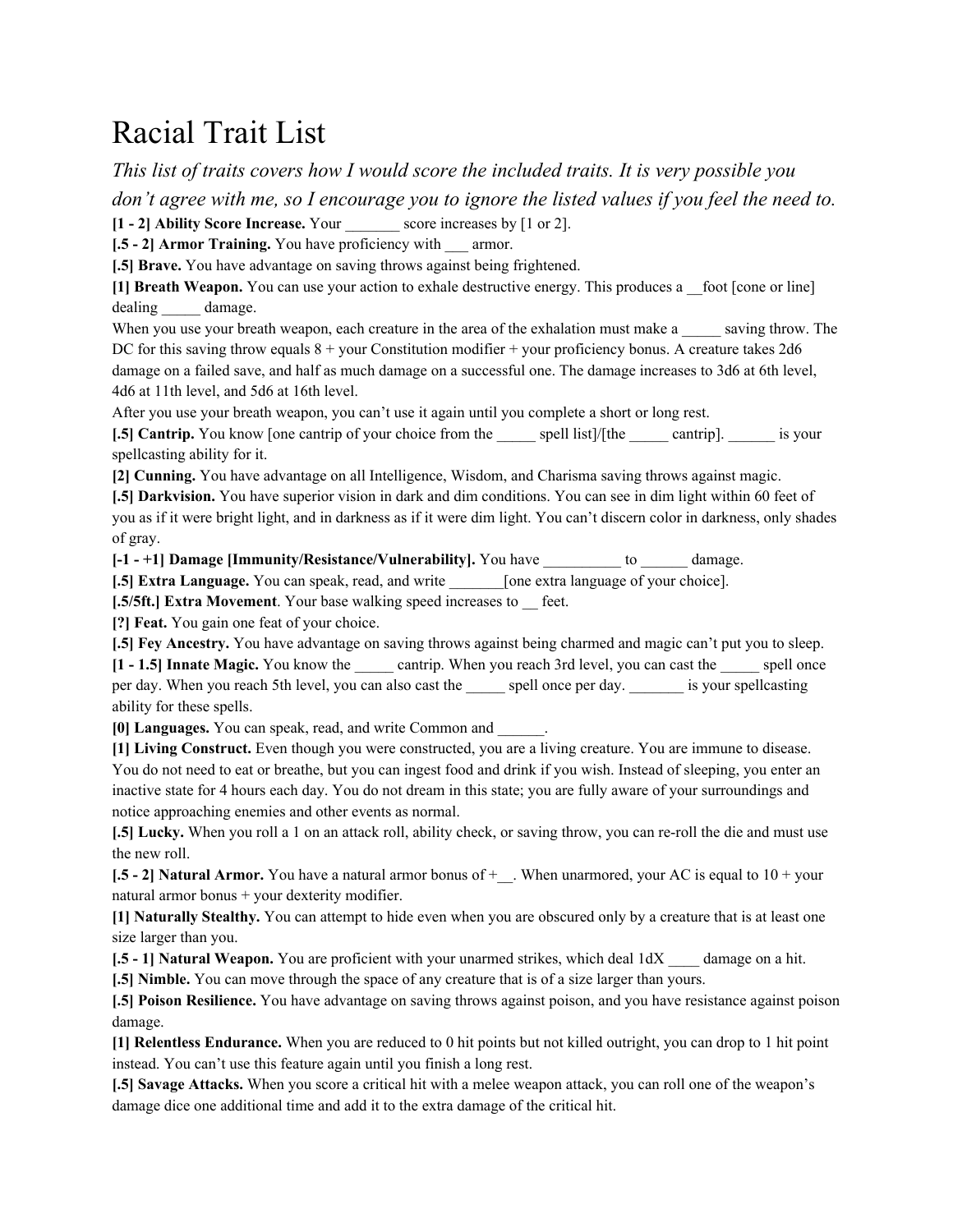**[.5] Skills.** You have proficiency in the skill.

**[.5] Speak with Small Beasts.** Through sounds and gestures, you can communicate simple ideas with Small or smaller beasts.

**[+/-X] Speed.** Your base walking speed is 30 feet. (include special notes about movement here)

**[.5] Stonecunning.** Whenever you make an Intelligence (History) check related to the origin of stonework, you are considered proficient in the History skill and add double your proficiency bonus to the check, instead of your normal proficiency bonus.

**Subrace.** Two main subraces of \_\_\_\_\_ populate the worlds of D&D: \_\_\_\_\_\_\_\_\_\_\_\_\_\_\_. Choose one of these subraces.

**[.5] Superior Darkvision.** Your darkvision has a radius of 120 feet.

**[-.5] Sunlight Sensitivity.** You have disadvantage on attack rolls and on Wisdom (Perception) checks that rely on sight when you, the target of your attack, or whatever you are trying to perceive is in direct sunlight.

**[.5] Tool Proficiency.** You gain proficiency with the tools of your choice:

**[1.5] Toughness.** Your hit point maximum increases by 1, and it increases by 1 every time you gain a level.

**[.5] Trance.** You don't need to sleep. Instead, you meditate deeply, remaining semiconscious, for 4 hours a day.

(The Common word for such meditation is "trance.") While meditating, you can dream after a fashion; such dreams are actually mental exercises that have become reflexive through years of practice. After resting in this way, you gain the same benefit that a human does from 8 hours of sleep.

**[0 - 1] Weapon Familiarity.** You consider the \_\_\_\_\_\_\_[racial weapons] martial weapons instead of exotic weapons.

**[.5] Weapon Training.** You have proficiency with the [weapons].

**[X-1] Wings.** You have a flying speed of \_\_ feet.

You must be in a space wide enough to accommodate your wingspan to fly. Your wingspan is equal to twice your height. **[-.5 per 5ft past the first 5 ft.]**

You cannot fly if you are wearing armor you are not proficient in, armor not tailored to accommodate your wings, or a backpack not specially tailored to your wings.

**[-1] Can Not Hover.** You fall to the ground at the end of your turn unless you move at least half your fly speed during your turn.

#### **[1.5 - 2] Higher Ability Scores.** Your \_\_\_\_\_\_\_ score increases by [1, 2, 3, or 4].

(The Cost of this trait is 1.5 for the first extra point above baseline, and 2 for the second extra point. So a *race* with  $+2/+1$  would be worth 3 points as normal.  $+2/+1/+1$  would be worth 4.5,  $+2/+1/+1/+1$  would be worth 6, as would  $+3/+2$ ,  $+2/+2/+1$  would be worth 6.5, as would  $+4/+1$ . A race with only  $+3$  in one *ability score would be worth 3.5.)*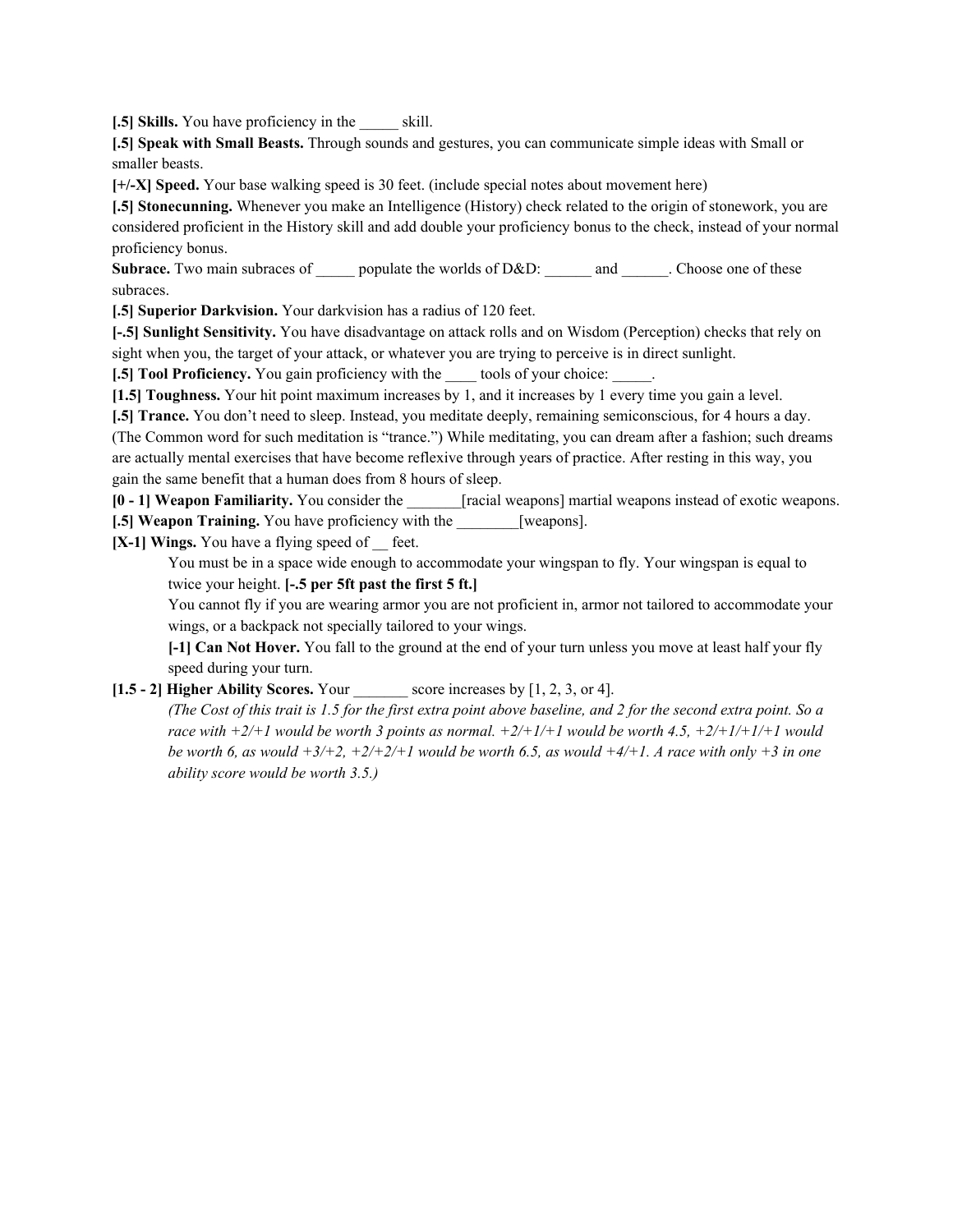# Example Race Features by Point Cost

- -2
- Tiny
- Wings
- -1
- 1 Vulnerability
- **Small** 
	- -5 ft movement
	- Disadvantage to attack with heavy weapons
- -0.5
	- -5 feet movement
- .5
- 1 level of Armor Proficiency
	- Light
	- Medium
	- Shield
	- Heavy
- 1 Damage Resistance
- 1 Skill Proficiency
- 1 Tool proficiency
- 4 Weapon Proficiencies
- $\bullet$  +5 feet walking speed
- $\bullet$  +10 feet swim speed
- 11+Dex Natural Armor
- 1 Cantrip
- 1 [level appropriate] spell, 1/long rest
- Advantage on weak saves (Str/Int/Cha)
- Anything allowing awareness while asleep and/or shortening sleep.
- Brave
- Darkvision 60
- Darkvision 120 & Sunlight Sensitivity
- Double Proficiency on limited checks
- Extra Language
- Fey Ancestry
- Nimble
- Lucky
- Mask of the Wild
- Natural Weapon (1d4)
- Savage Attacks
- Speak with Beasts/plants
- Stonecunning
- Poison Resilience
- Tinker

1

- 1 Ability Score Point
- 12+Dex Natural Armor
- $\bullet$  +15 burrow speed
- Advantage on Strong Saves (Dex/Con/Wis)
- Breath Weapon
- Change an Action to a Bonus Action
- Living Construct
- Naturally Stealthy
- Natural Weapon (1d6)
- Relentless Endurance
- 1.5
	- 1 HP per LVL
	- Innate Casting (cantrip, 2 spells)
- 2
- 2 Ability Score Points
- 13+Dex Natural Armor
- Gnome Cunning

#### Variant

- 1 Feat  $[2-4]$
- $\bullet$  Bonus Minimum AC (.5 for 12, 1.5 for 14, 3 for 16.)
- [Flying](https://docs.google.com/document/d/1Pbkd-cffrjGgzJotgl6hozYhoe-hQdRgGxjYZV74dHI/edit?usp=sharing) (Wings Update finished)
- Innate Casting
- Natural Armor
- Natural Weapons
- $\bullet$  Weapon Familiarity [0-1]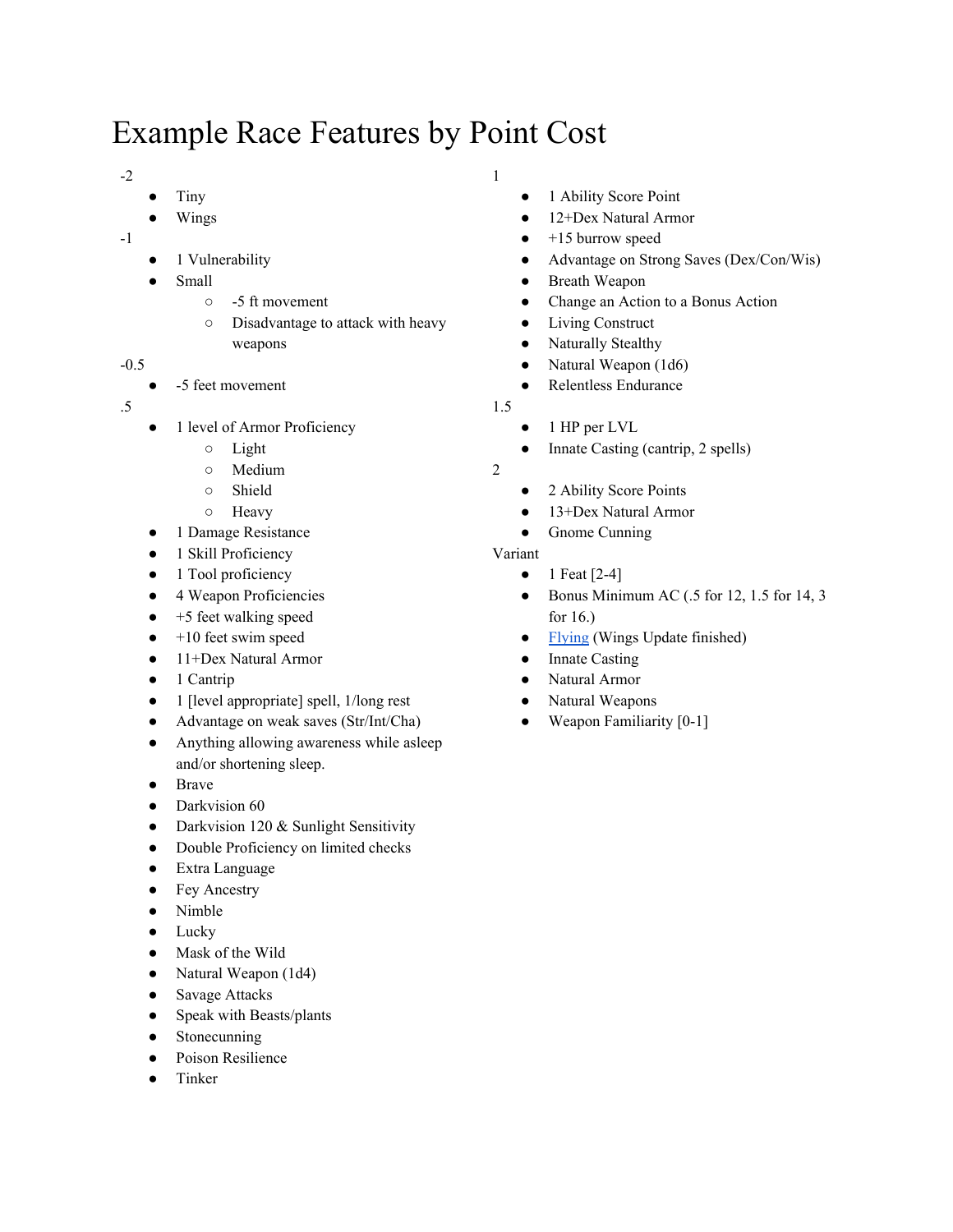# 5e PHB Race Breakdown, revisited.

## Dwarf +4.5 [\(Score:](https://docs.google.com/document/d/1eiNfWAq14MKhXgLEsxnYYQjdX2Ku4cib1tP4UHis1J0/edit#heading=h.krnbhqhaivty) 7-7.5)

- $\bullet$  2 Constitution = 2
- $\bullet$  -5ft movement = -.5
- Not slowed by heavy armor  $= .5$
- Darkvision  $60 = .5$
- Dwarven Resilience  $= .5$
- $\bullet$  weapon proficiencies = .5
- $\bullet$  tool proficiency = .5
- $\bullet$  Stonecunning = .5
	- Hill Dwarf +2.5
		- $\bullet$  1 Wisdom = 1
		- $\bullet$  +1 HP per level = 1.5
	- Mountain Dwarf +3
		- $\bullet$  2 Strength = 2
		- Light and Medium armor  $= 1$

#### **Dwarven Resilience = .5**

Adv. v. Poison saves, Poison Damage resist.

#### **Stonecunning**  $= .5$

Whenever you make an Intelligence (History) check related to the origin of stonework, you are considered proficient in the History skill and add double your proficiency bonus to the check, instead of your normal proficiency bonus.

## Elf +4.5 [\(Score:](https://docs.google.com/document/d/1eiNfWAq14MKhXgLEsxnYYQjdX2Ku4cib1tP4UHis1J0/edit#heading=h.8ircgqwe0o87) 7-7.5)

- $\bullet$  2 Dexterity = 2
- Darkvision  $60 = .5$
- Perception Proficiency  $= .5$
- Fey Ancestry  $= .5$
- $\bullet$  trance = .5

High  $E$ If  $+2.5$ 

- $\bullet$  1 Intelligence = 1
- $\bullet$  Weapon Proficiencies = .5
- Cantrip =  $.5$
- Language  $= .5$

Wood Elf +2.5

- $\bullet$  1 Wisdom = 1
- $\bullet$  Weapon Proficiencies = .5
- $\bullet$  +5 ft movement = .5
- Mask of the Wild = .5

Dark  $E$ If  $+3$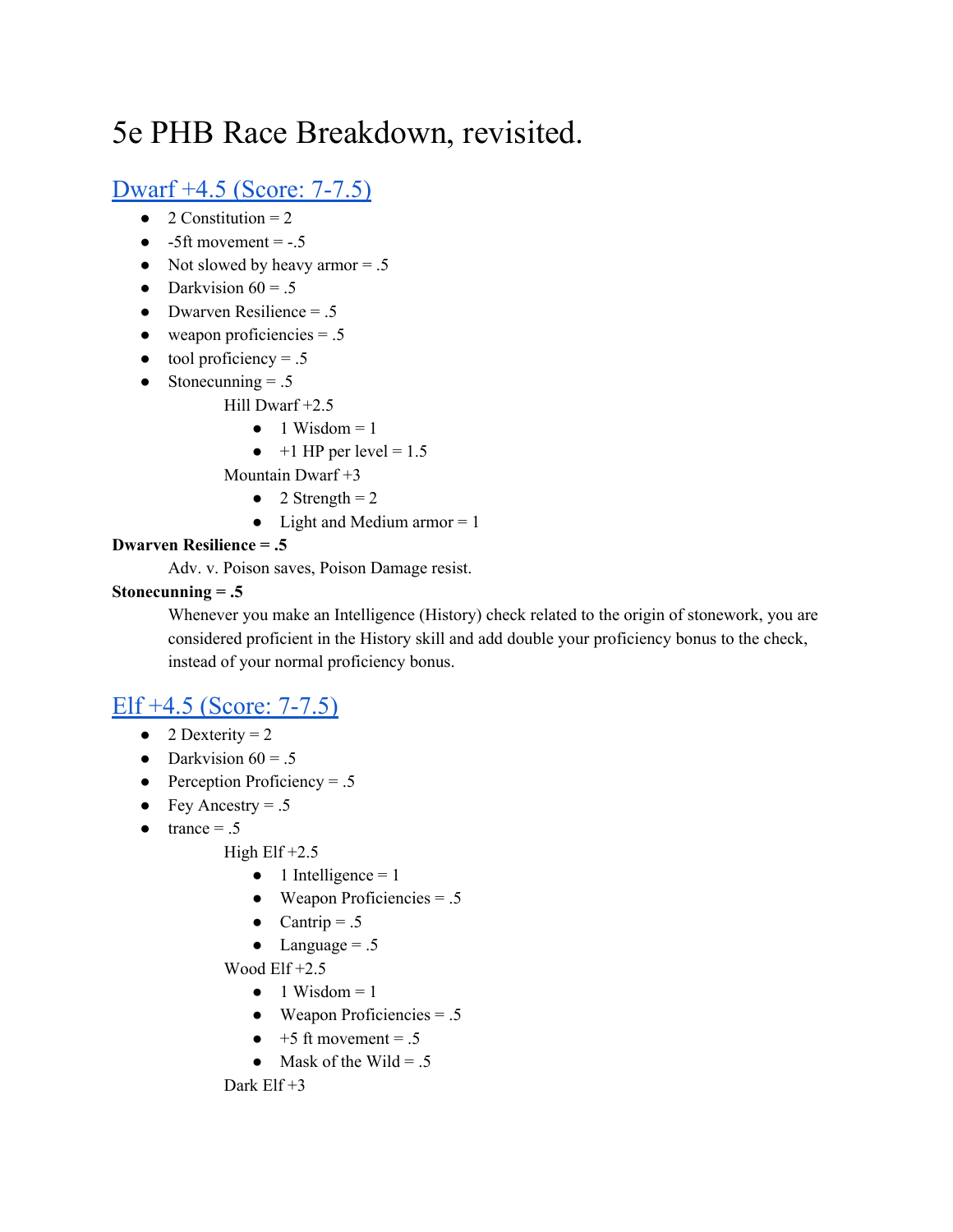- $\bullet$  1 Charisma = 1
- Darkvision  $+60$ /sunlight sensitivity = 0
- Drow Magic =  $1.5$
- $\bullet$  Weapon Proficiencies = .5

#### **Fey** Ancestry  $= .5$

Adv. v. Charm and magic can't put you to sleep

#### **Mask of the Wild = .5**

Description.

#### **Drow Magic = 1.5**

Charisma, Dancing lights. Lvl 3: Faerie Fire 1/day. Lvl 5: Darkness 1/day.

## Halfling  $+2.5$  (Score: 4.5)

- $\bullet$  2 Dexterity = 2
- $\bullet$  Small = -1
- $\bullet$  Lucky = .5
- $\bullet$  Adv. v. Frighten = .5
- Move through any medium creature's squares  $= .5$

Lightfoot  $+2$ 

- $\bullet$  1 Charisma = 1
- Naturally Stealthy  $= 1$

Stout +2

- $\bullet$  1 Constitution = 1
- $\bullet$  Poison Resilience = .5

#### $Lucky = .5$

When you roll a 1 on an attack roll, ability check, or saving throw, you can reroll the die and must use the new roll.

#### **Halfling Nimbleness = .5**

You can move through the space of any creature that is of a size larger than yours.

#### **Naturally Stealthy = 1**

You can attempt to hide even when you are obscured only by a creature that is at least one size larger than you.

### [Human](https://docs.google.com/document/d/1eiNfWAq14MKhXgLEsxnYYQjdX2Ku4cib1tP4UHis1J0/edit#heading=h.cd8tn5spi4om) (Score: 6)

 $\bullet$  1 to all Ability scores = 6

## Human [Variant] (Score: 2.5+)

- $\bullet$  1 to 2 Ability scores = 2
- $\bullet$  1 Skill Proficiency = .5
- $\bullet$  1 Feat = Varies

### Dragonborn (Score: 4.5)

 $\bullet$  2 Strength = 2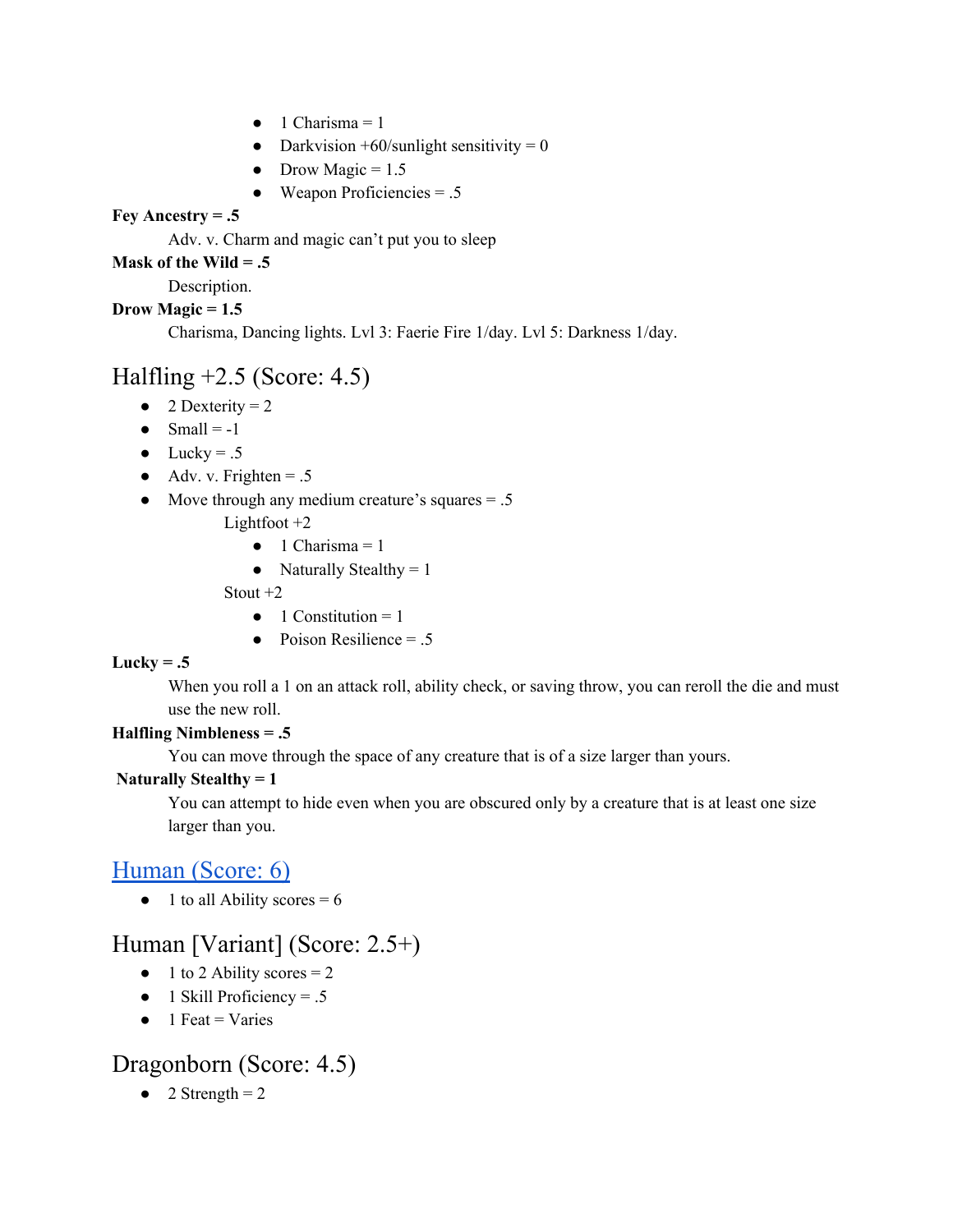- $\bullet$  1 Charisma = 1
- $\bullet$  Breath Weapon = 1
- Damage Resistance  $= .5$
- Draconic Ancestry  $= 0$

#### **Draconic Ancestry = 0**

Color and Damage type

### Gnome +3.5 (Score: 5.5)

- $\bullet$  2 Intelligence = 2
- $\bullet$  Small = -1
- Darkvision  $60 = .5$
- $\bullet$  Adv. Int, Wis, Cha v. Magic = 2

Forest +2

- $\bullet$  1 Dexterity = 1
- $\bullet$  Minor Illusion = .5
- Speak with Small Beasts  $= .5$

 $Rock + 2$ 

- $\bullet$  1 Constitution = 1
- $\bullet$  Artificer's Lore = .5
- $\bullet$  Tinker = .5

#### **Artificer's Lore = .5**

Whenever you make an Intelligence (History) check related to magic items, alchemical objects, or technological devices, you can add twice your proficiency bonus, instead of any proficiency bonus you normally apply.

## Half-Elf (Score: 6.5)

- $\bullet$  2 Charisma = 2
- $\bullet$  1 to 2 Ability scores = 2
- Darkvision  $60 = .5$
- $\bullet$  2 Skill Proficiencies = 1
- Fey Ancestry  $= .5$
- $\bullet$  Extra language =  $,5$

#### **Fey** Ancestry  $= .5$

Adv. v. Charm and magic can't put you to sleep

### Half-Orc (Score: 5.5)

- $\bullet$  2 Strength = 2
- $\bullet$  1 Constitution = 1
- Darkvision  $60 = .5$
- $\bullet$  Intimidation Proficiency = .5
- Relentless Endurance  $= 1$
- $\bullet$  Extra Crit Damage Die = .5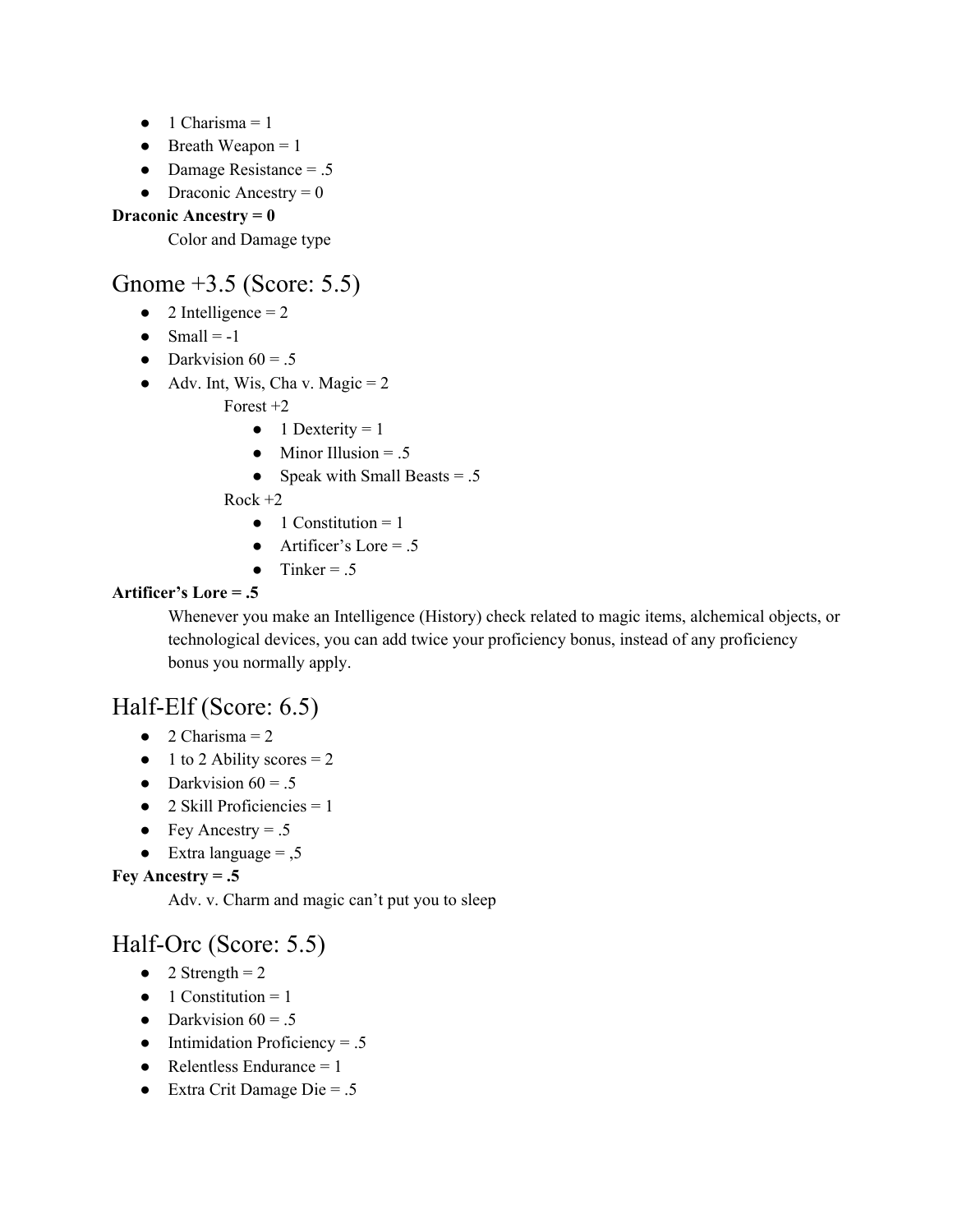#### **Relentless Endurance = 1**

When you are reduced to 0 hit points but not killed outright, you can drop to 1 hit point instead. You can't use this feature again until you finish a long rest.

### [Tiefling](https://docs.google.com/document/d/1eiNfWAq14MKhXgLEsxnYYQjdX2Ku4cib1tP4UHis1J0/edit#heading=h.d3ybz1ioj93y) (Score: 5.5)

- $\bullet$  2 Charisma = 2
- $\bullet$  1 Intelligence = 1
- Darkvision  $60 = .5$
- Fire Resistance  $= .5$
- Infernal Legacy =  $1.5$

#### **Infernal Legacy = 1.5**

Charisma, Thaumaturgy. Lvl 3: Hellish Rebuke II 1/day. Lvl 5: Darkness 1/day.